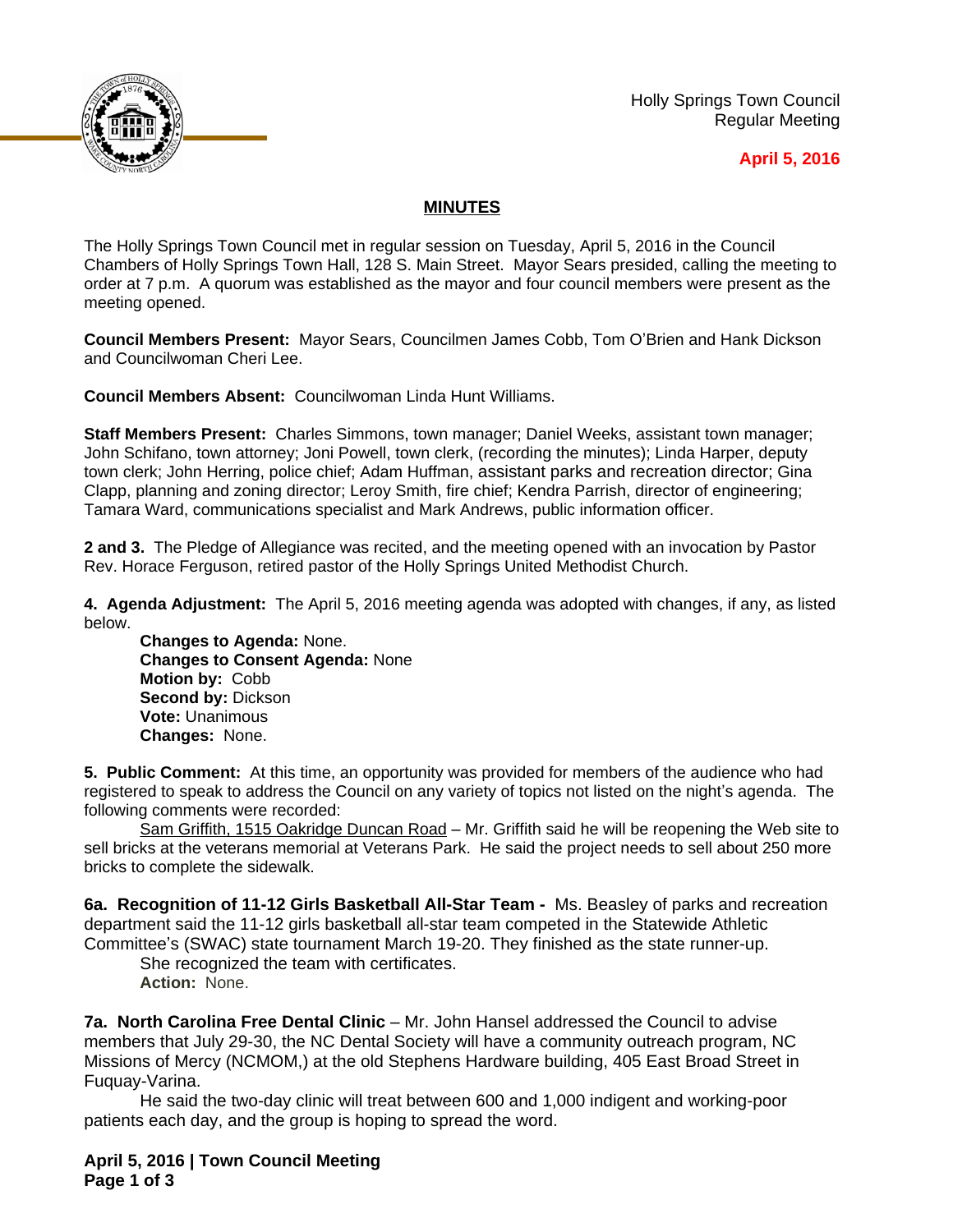Mr. Hansel addressed the Council to provide an overview of the North Carolina Missions of Mercy 501(c)(3) charity, it's role in the community and answer any questions Council had about an opportunity for the working-poor residents of Holly Springs to have their oral health needs addressed for free.

**Action:** None.

**8. Consent Agenda:** The Council approved a motion to approve all items on the Consent Agenda. The motion carried following a motion by Councilman Cobb, a second by Councilman Dickson and a unanimous vote. The following actions were affected:

8a. Minutes – The Council approved minutes of the Council's regular meeting March 1, 2016.

8b. Resolution 16-10 – The Council adopted Resolution 16-10 declaring a 1989 International bucket truck surplus to the needs of the town. *A copy of Resolution 16-10 is attached to these minutes.* 

8c. Memorandum of Understanding with Seqirus - The Council approved to enter a Memorandum of Understanding with Seqirus for supplemental tax payments.

8d. North Main Athletic Complex - The Council approved contracts with Mr. Dirt, LLC, and Don Davis Auto for the removal of dirt from the North Main Athletic Complex.

8e. Powell Property Development Agreement, Ordinance 16-04 – The Council adopted Ordinance 16-04 to enact a development agreement with the owners of the Powell property. *A copy of Ordinance 16-04 is attached to these minutes.*

8f. Ordinance 16-05, No Parking Zone – The Council adopted Ordinance 16-05 to establish a No Parking zone on a portion of the 800 block of Stinson Avenue between Noonday Court and Lacombe Court. *A copy of Ordinance 16-05 is attached to these minutes.*

8g. New Hill Place Apartments Extension - The Council approved a final extension of the plan approval expiration date for New Hill Place Apartments.

8h. Cleaning Contract - The Town Council approved to enter a contract with Watts Cleaning Services in the amount of \$3,900 per month to provide cleaning services for Town Hall and the public works building.

8i. Traffic Control Signs and Zones – The Council adopted the most recent database of traffic control signs and zones, to include the addition of a 4-way stop at Edge Pine and Skygrove in the Sunset Oaks neighborhood.

8j. Vehicle Purchase – The Council approved a vehicle purchase for the supervisor of development inspections. *A copy of the budget amendment is attached to these minutes.*

**9a. Golf Cart Ordinance Amendment** – Mr. Schifano said that at the request of a citizen and subsequent to the golf cart ordinance adoption last year, there are two possible ordinance amendments for the town council's consideration. The citizen-requested change was to 1) lower the registration amount from \$50 to \$10; 2) Have a 3-year registration period; 3) remove any requirement of a mechanic's certification or inspection by town employees; and 4) clarify where carts can cross the public street. An ordinance amendment has been prepared which essentially does this; however, the fee amount is set at the annual budget and not as part of this proposed ordinance.

He said that staff does not recommend all of these ordinance changes.

Staff believes it is important to inspect the golf carts annually to ensure they are in proper working order as they will be operated on public streets, and the police department is able to do this inspections free of charge.

There is an alternate ordinance amendment that staff does recommend that makes some clarification changes, including #4, above, clarifying that carts can cross state roads at controlled intersections, among other minor modifications in the ordinance.

Councilman O'Brien said he felt that a three-year permit would be preferable at a fee of \$10 instead of the current \$50. He said he felt that if people maintain their golf carts then annual inspections may be unnecessary.

**April 5, 2016 | Town Council Meeting Page 2 of 3**